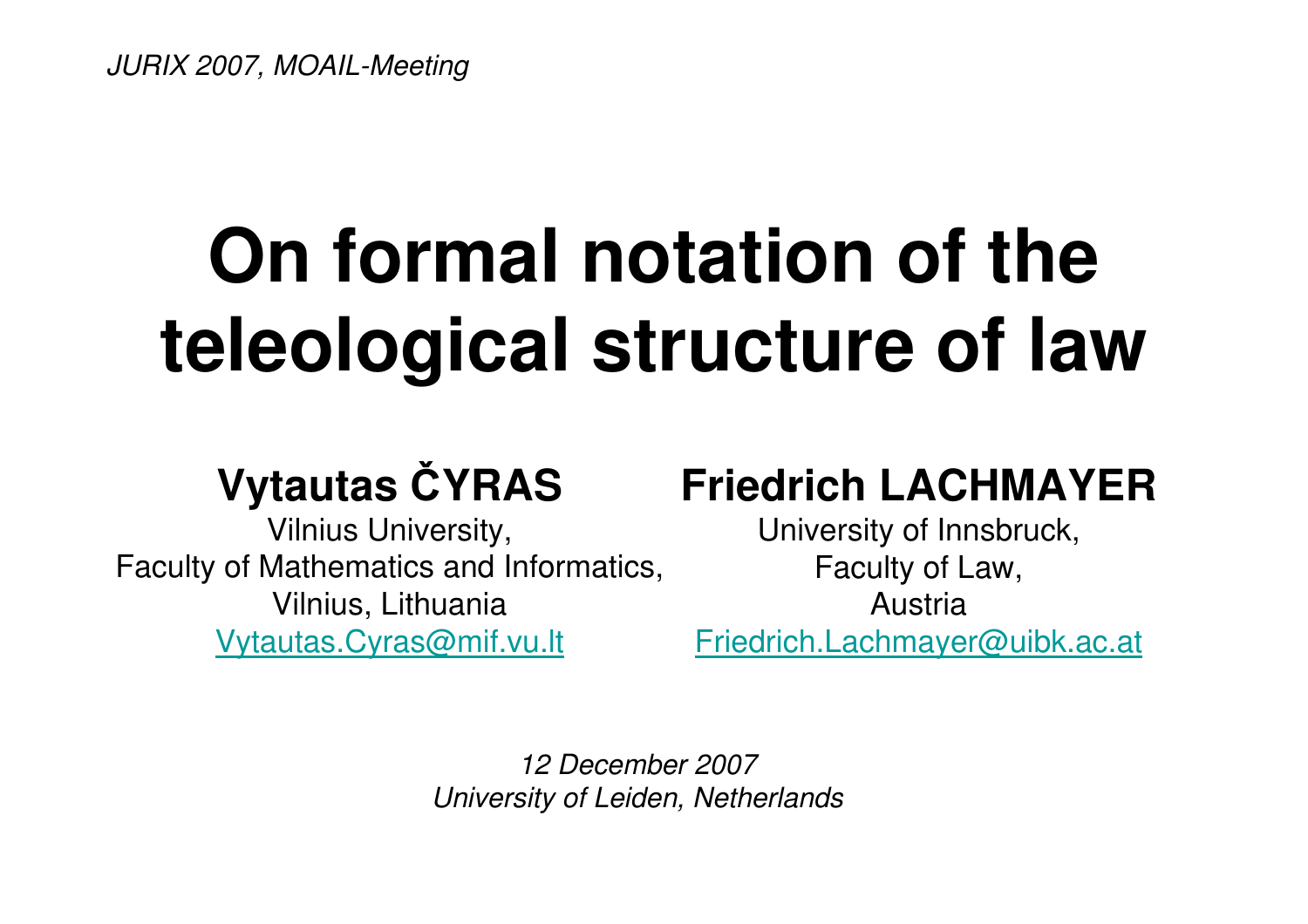## **Motivation; context**

- Teleological statements are especially found in the legislative workflow
	- GOVArnmantal dratting' nar governmental drafting; parliamentarian decisions; publication of the valid laws
- Law and Artificial Intelligence (AI)
	- –Different methodological paradigms
	- – Approaches
		- Via natural language
		- Via formal notation
- Characterisation of legal order: many **implicit**and rare **explicit** teleological structures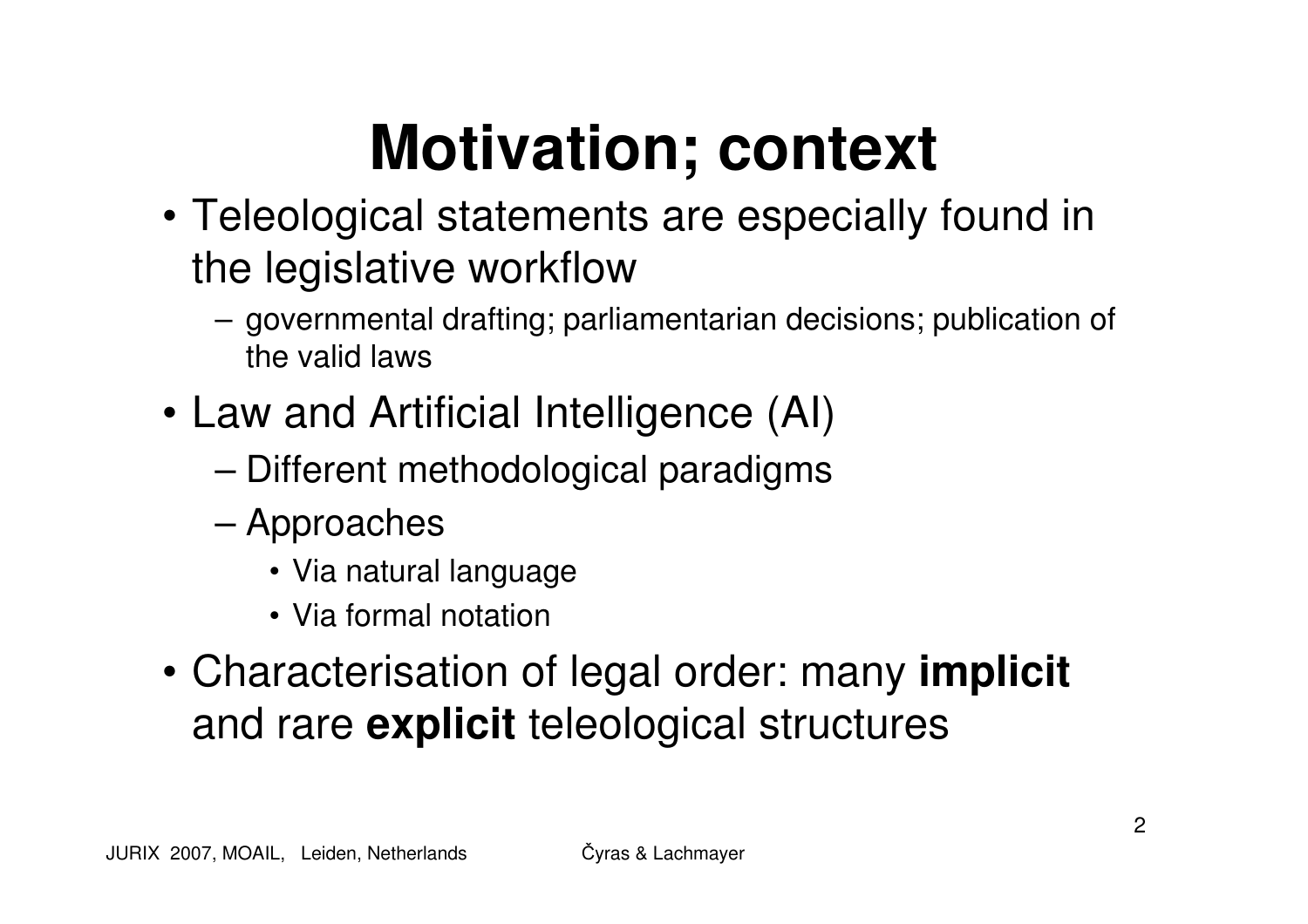# Teleological structures in context

- "Goal" is not among fundamental legal concepts! Why?
	- Hr However, in G. Sartor, 2006 "Fundamental legal concepts"
- Teleology
	- Berman & Hafner 1993; Bench-Capon; Prakken; Berman & Hafner 1993; Bench-Capon; Prakken;<br>Sartor etc in Al and Law journal, V.10 (2002), No. journal, V.10 (2002), No.1-2
	- – Goals
		- Interests, values
		- Purposes, policies
		- Intentions of a legislator–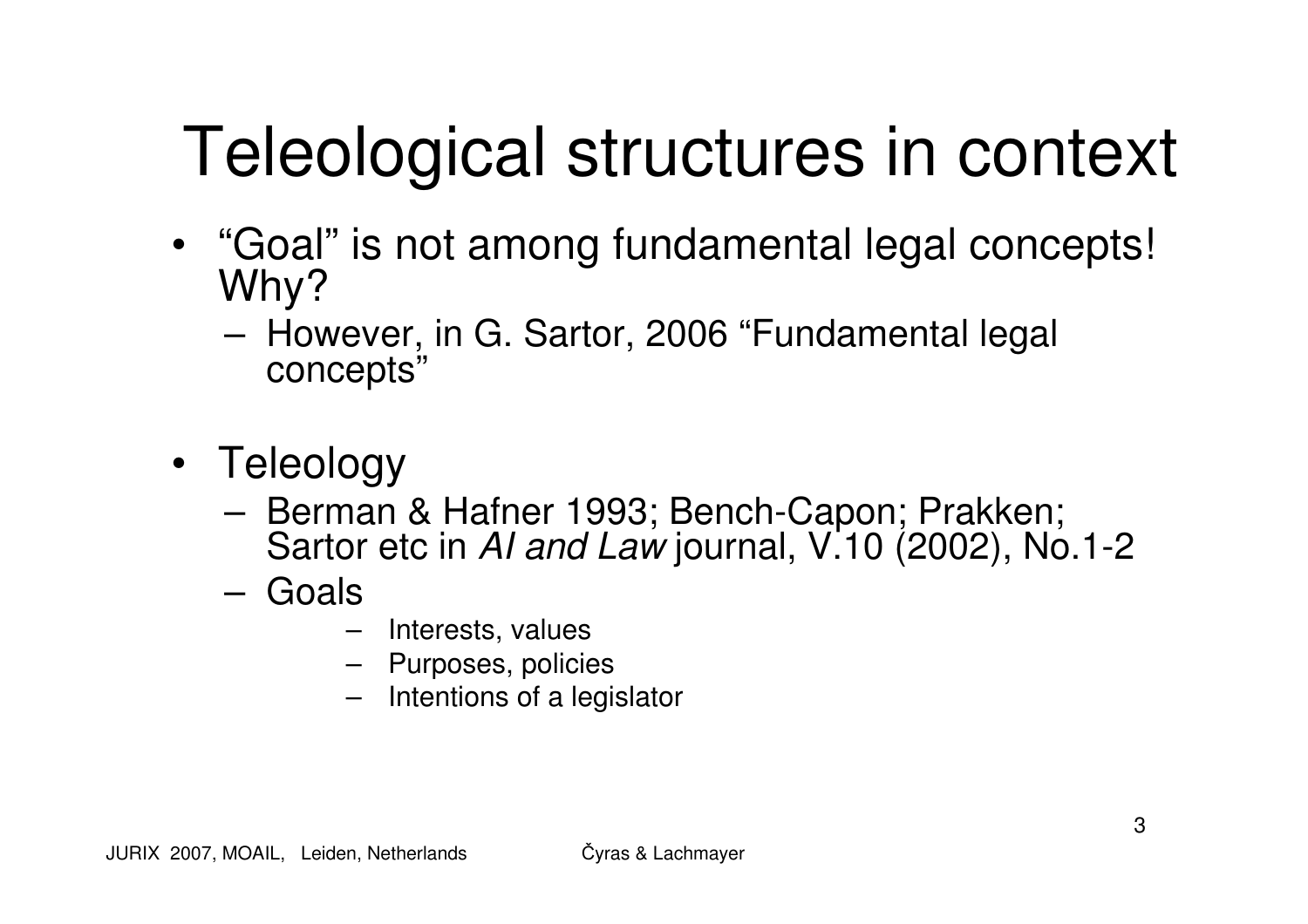#### Proposed notation1. The basic element A

- 2. The target-element  $\,$   $G$
- 3. The teleological relation te  $\longrightarrow$

### 4The proposed notation is:A te→G "Legal act A aims at goal G"The speech act:TE-statement("…")TE-Statement ( "Legal act A aims at goal G")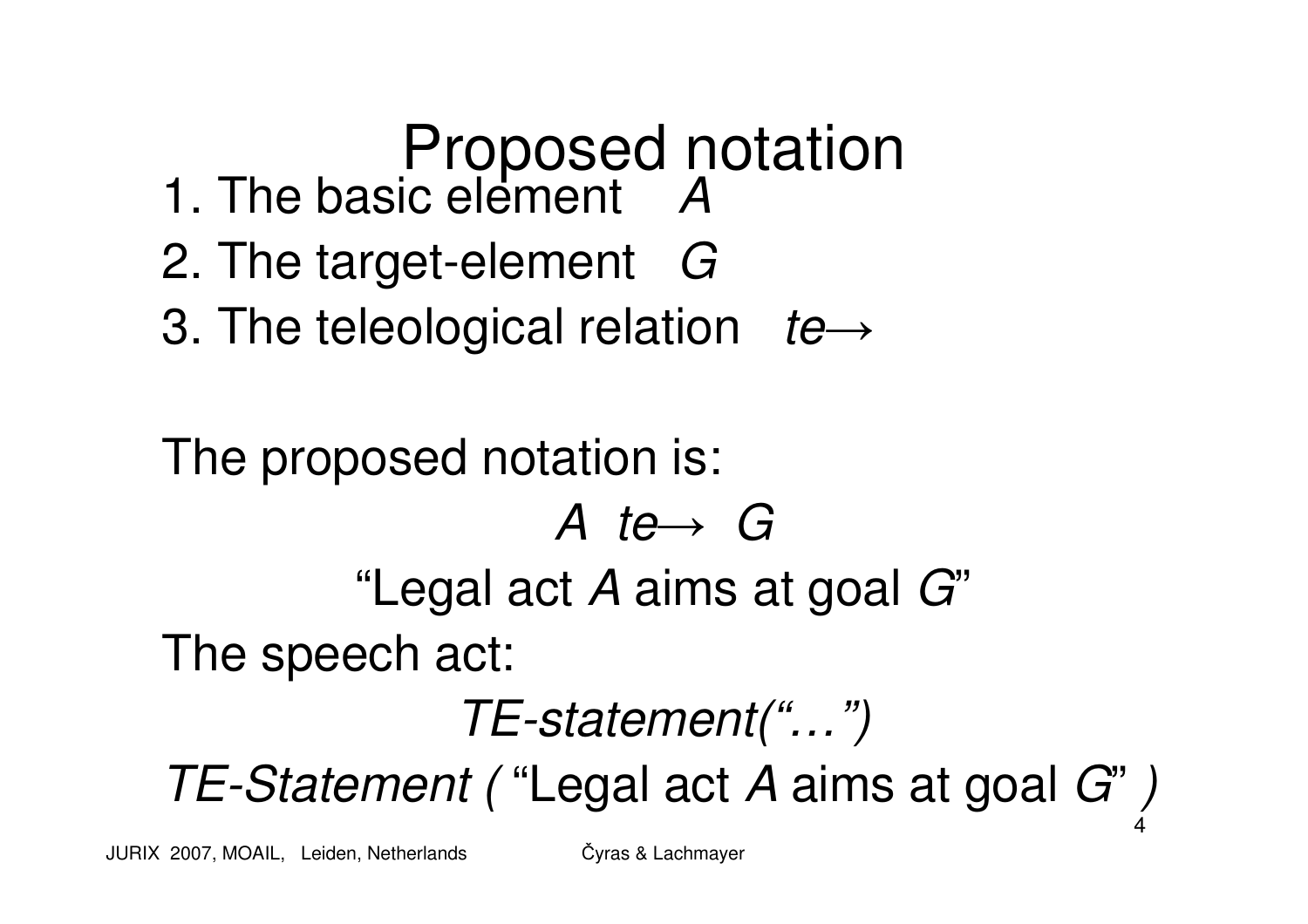### Different semantics of teleology

Different taxonomies:

- •TE-statement-legal(…)
- •TE-statement-political(…)
- • TE-statement-scientific(…) Different time horizon:
- • A te-short-term $\,\,\rightarrow\,\, G$
- $\bullet$   $\varDelta$  to-modium-torm- A te-medium-term $\,\,\rightarrow\,\, G$
- $\bullet$  4 to-inna-torm  $\rightarrow$  . A te-long-term $\,\,\rightarrow\,\, G$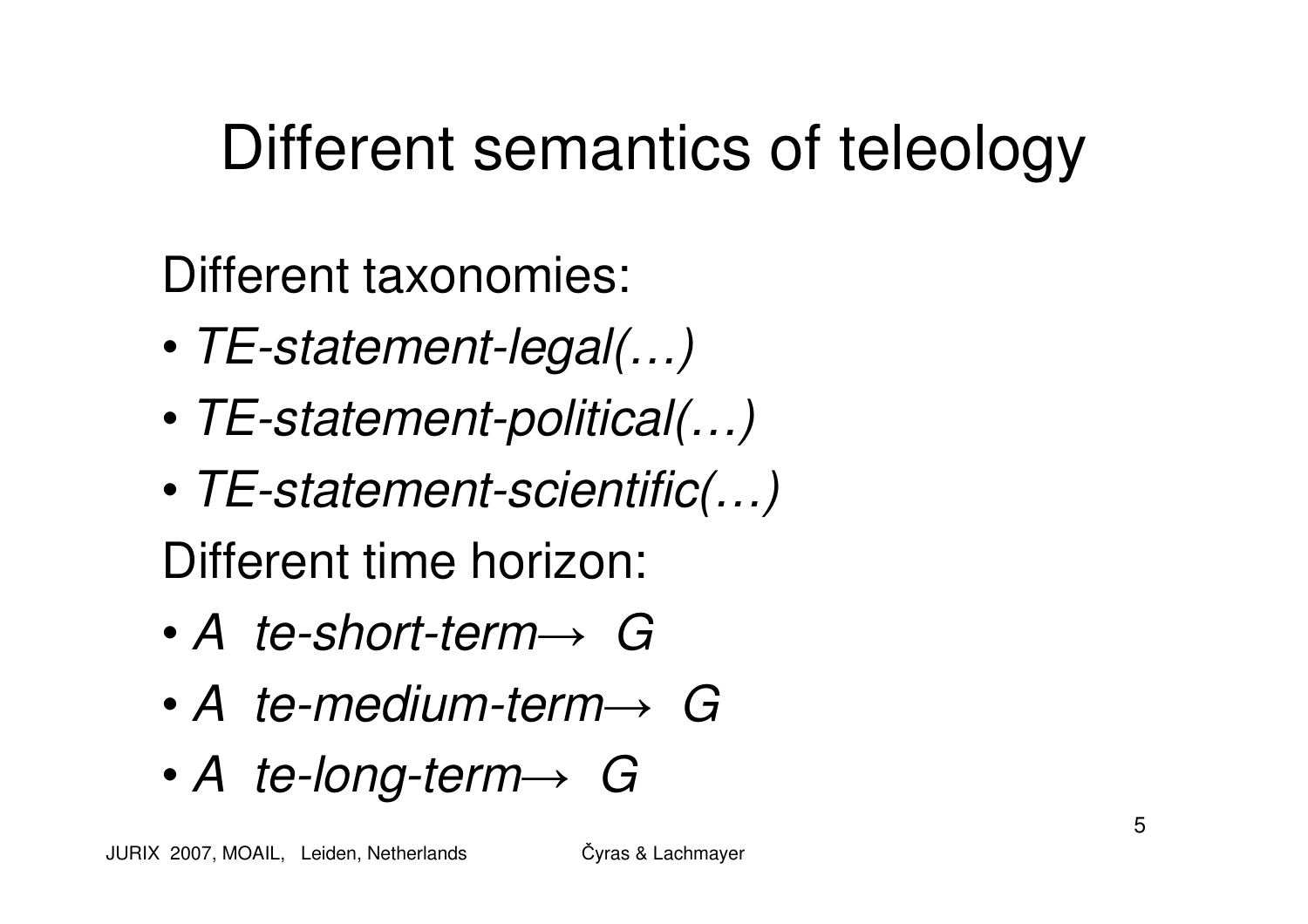### Theory of relations

- Binary relation:
	- Infix notation  $A$  te $\rightarrow G$
	- $-$  PIPIL HORTHOLL LETA (7) Prefix notation  $TE(A, G)$
- Theory of relations in mathematics and computer science is well developed
	- $\Delta$  hingry raigtini A binary relation R(x,y) is defined as Cartesian product, i.e. a set of pairs: {(x,y) | x∈X, y ∈Y}
	- the contract of the contract of the contract of In relational algebra, a binary relation is represented as a twocolumn table, e.g.

| Act | Goal           |
|-----|----------------|
| A1  | G              |
| A2  | ( <del>;</del> |

• Theory of relations in law?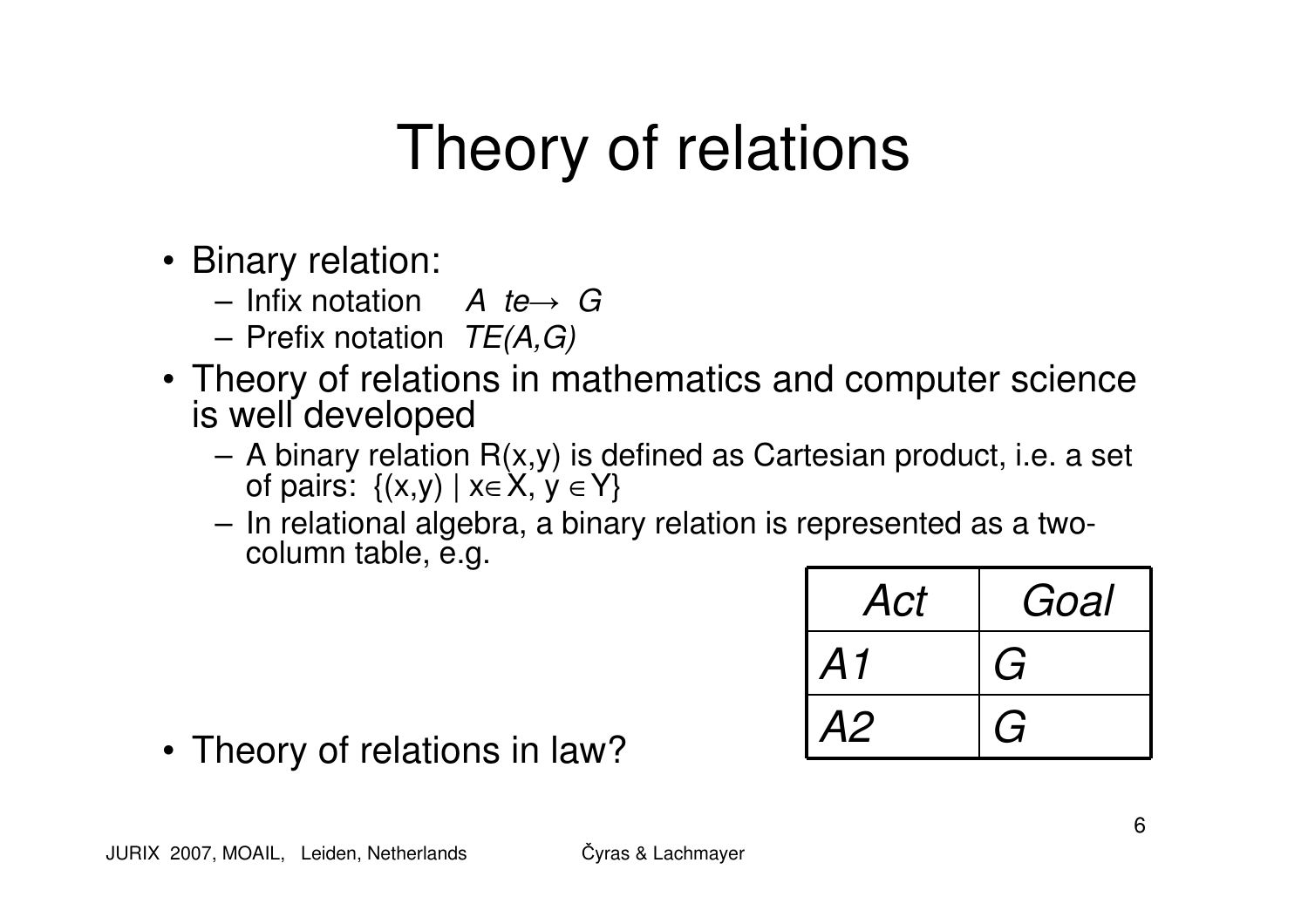# Explicit **teleologicalelementwithin the norm**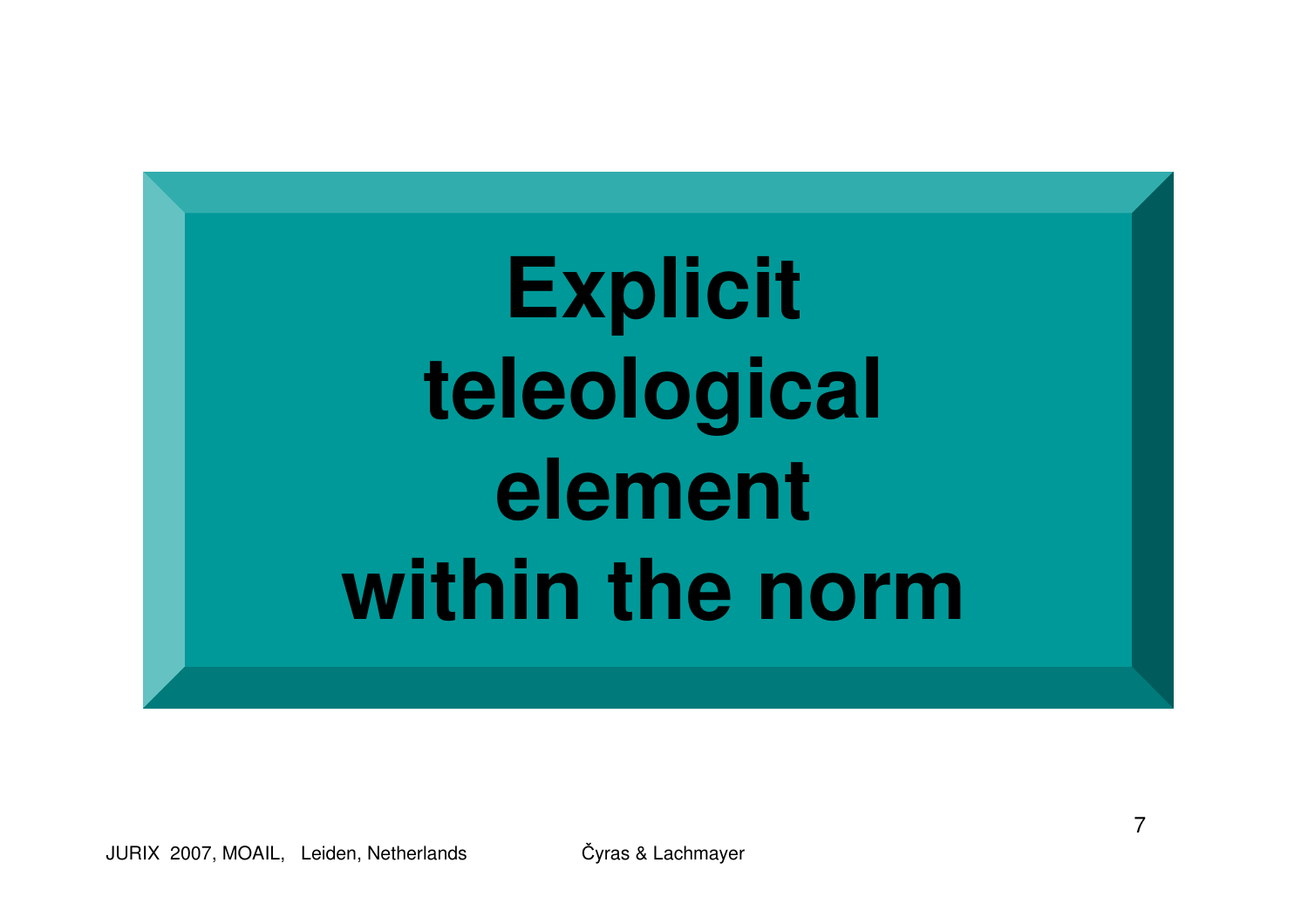

Consider the structure of a norm to be composed of the following elements:

- (1) **Condition**
- (2) Disposition
	- (2.1) **Subject**. This is an actor;
	- (2.2) **Action**;
	- (2.3) Normative **modus** of the action;
	- (2.4) **Object** of the action.
- (3) **Telos** the explicit teleological element of the norm. We add the *telos*.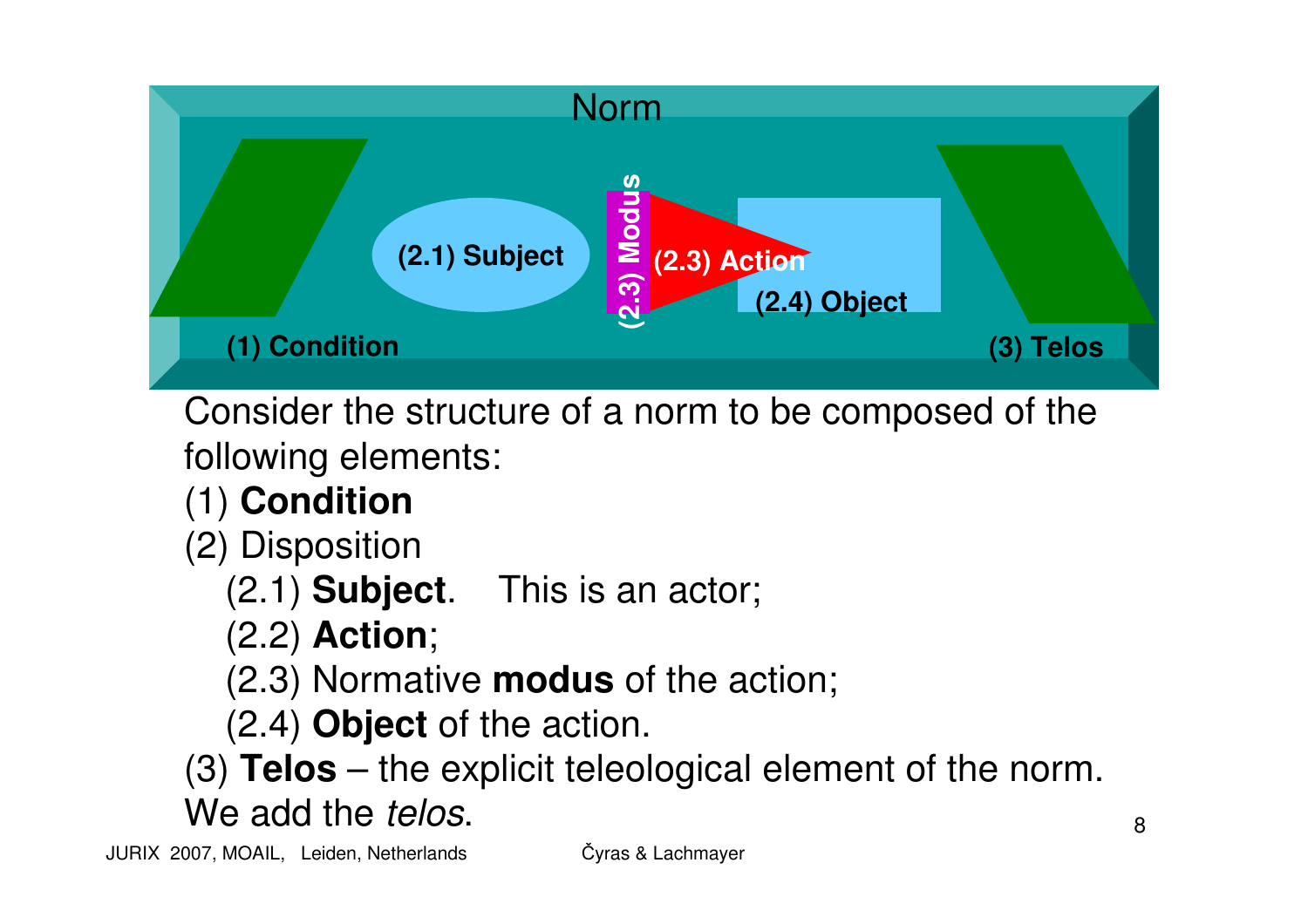

#### **Example 1: "Open the door"**

(1) Condition: empty (2.1) Subject: implicit(2.2) Action: "open" (2.3) Modus: implicit in the verb "open"(2.4) Object: "the door"(3) Telos: empty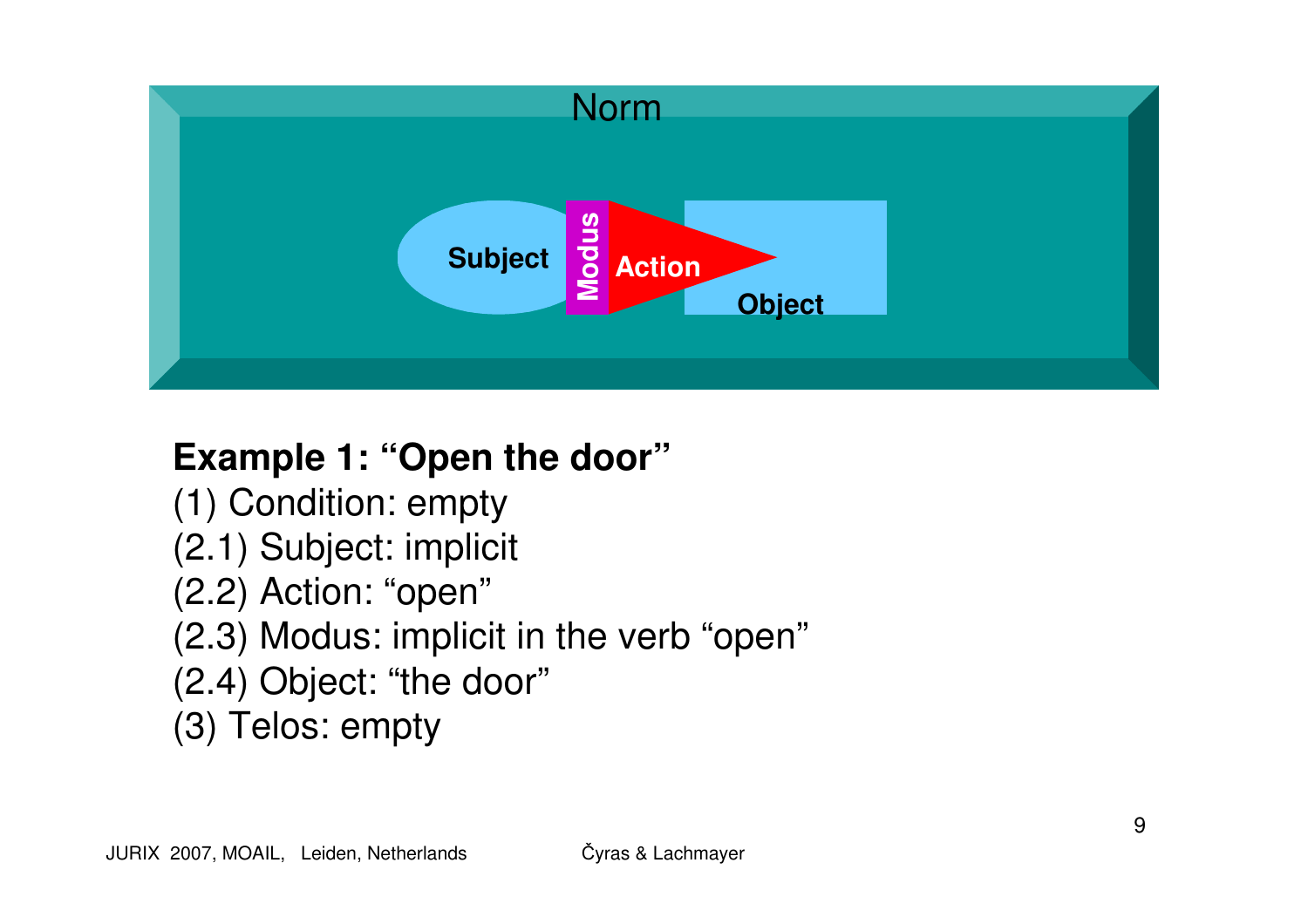

#### **Example 2: "You must open the door"**

(1) Condition: empty (2.1) Subject: "you" (2.2) Action: "open" (2.3) **Modus: "must"**(2.4) Object: "the door"

(3) Telos: empty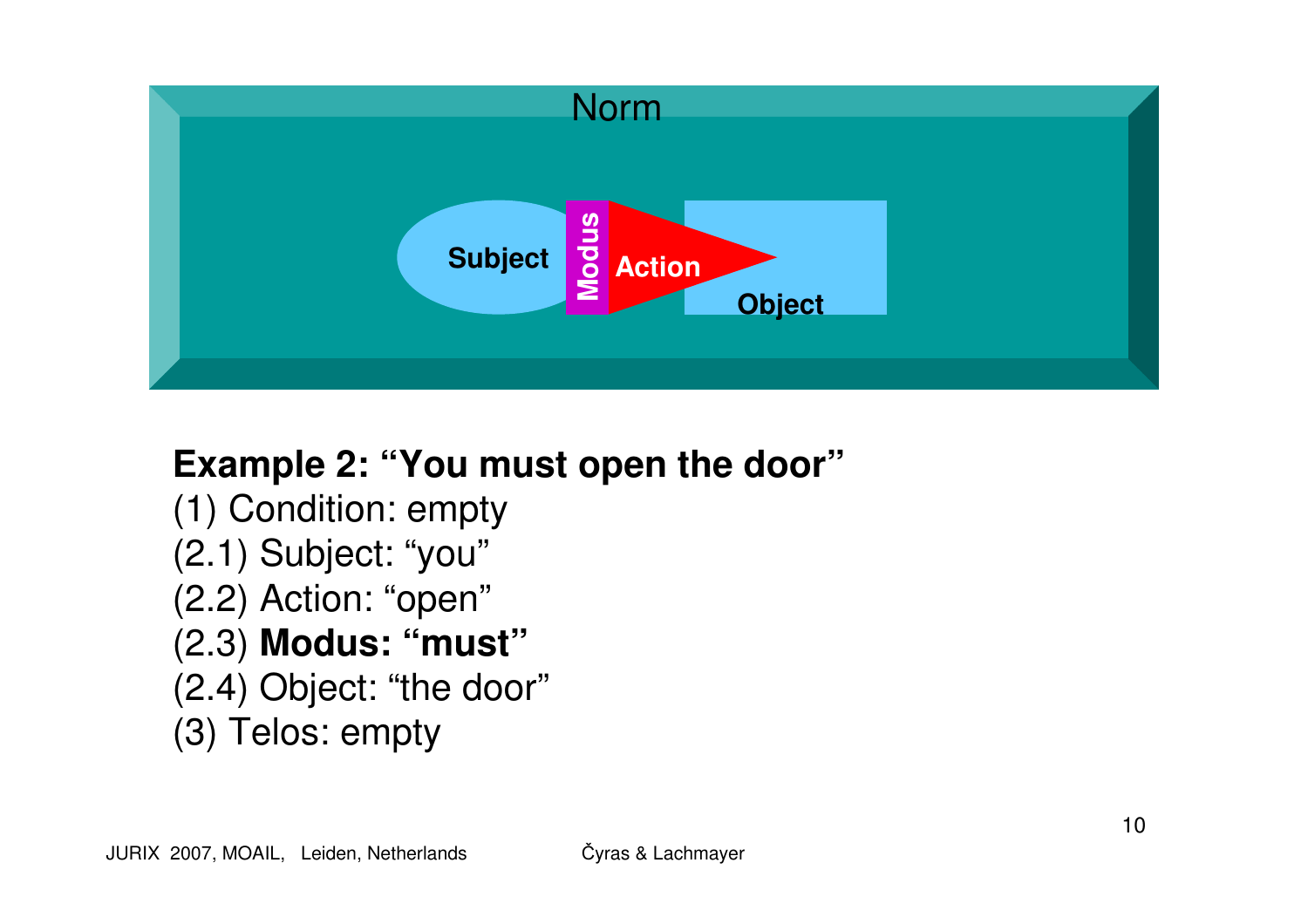

#### **Example 3: "You must open the door for fresh air"**

- (1) Condition: empty
- (2.1) Subject: "you"
- (2.2) Action: "open"
- (2.3) Normative modus of the action: "must"
- (2.4) Object the action: "the door"
- (3) **Telos: "for fresh air"**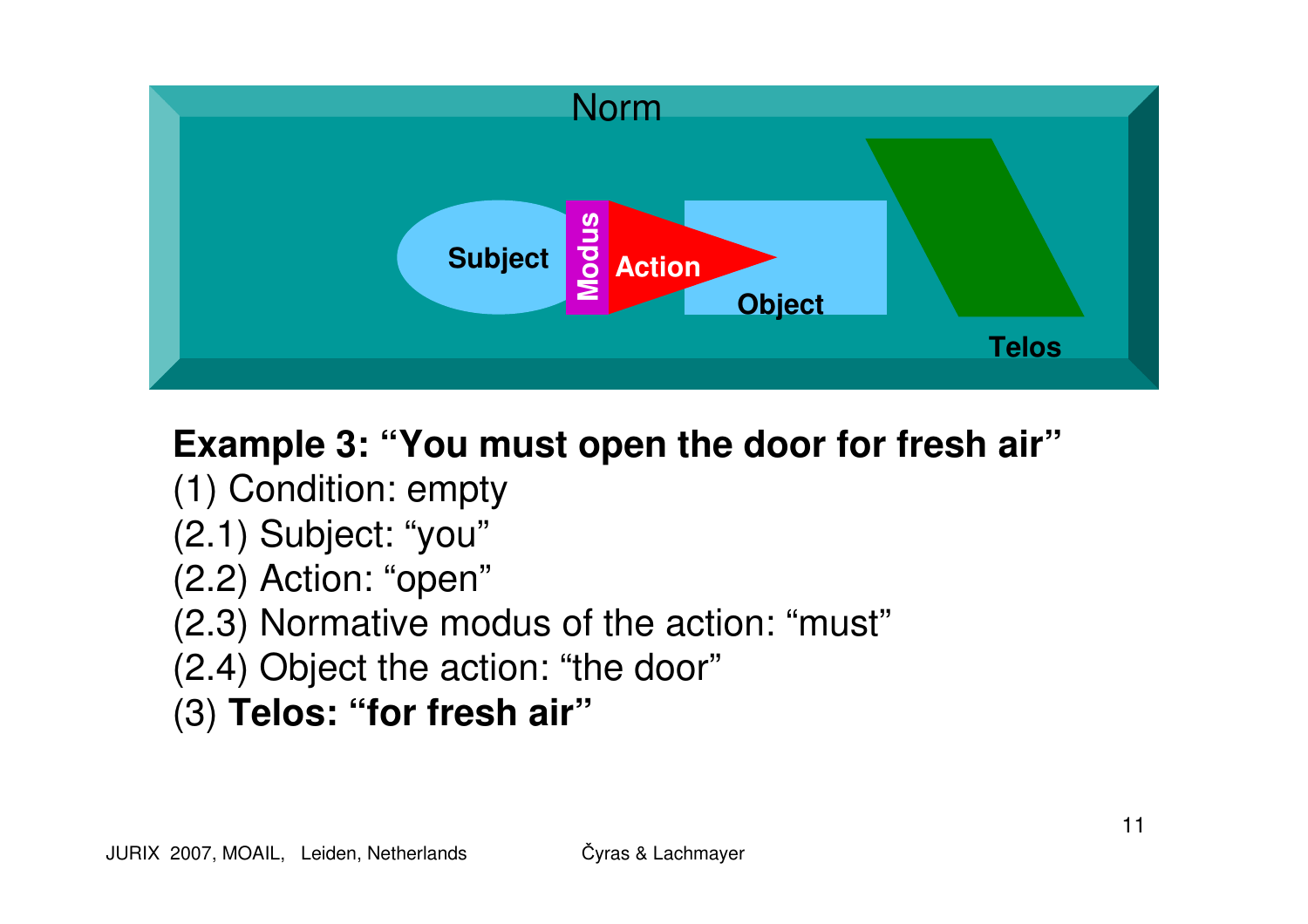

**Example 4: "Subject 1 must open the door for fresh air"**Formal notation (in the form of relation):

# disposition *te* -> telos<br>elements of a norm:

Notation within the elements of a norm:

# **O<sub>S1</sub>(a → b)** *te* **→ c**<br>hmical language:

Notation in algorithmical language:

12norm( condition=empty,disposition( subject=s1, action=a, modus=o, object=b), telos=c )

JURIX 2007, MOAIL, Leiden, Netherlands

<sup>Č</sup>yras & Lachmayer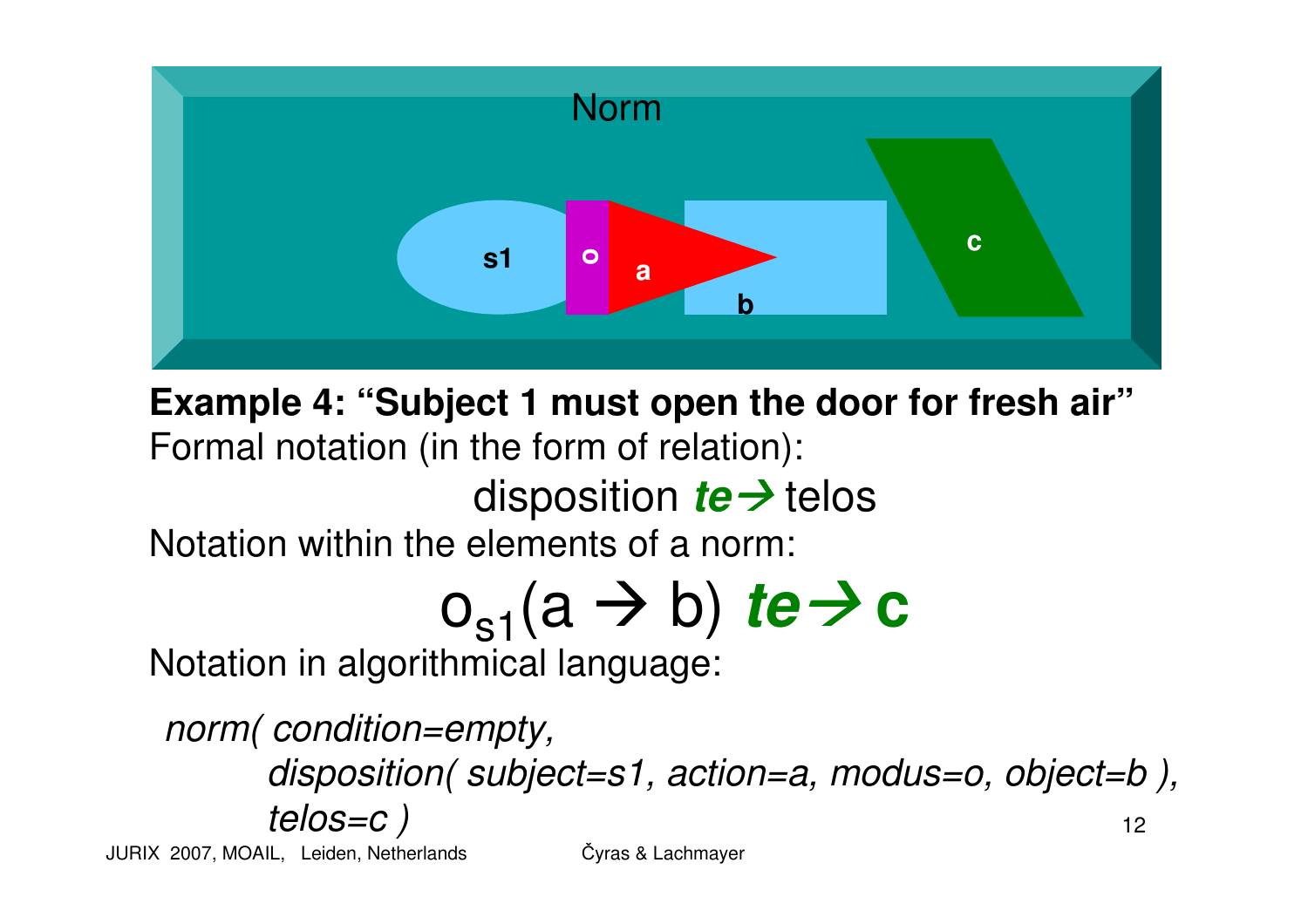

**Example 4: "Subject 1 must open the door for fresh air"**

Visualization:

The teleological relation is depicted by sharp green transparent triangle.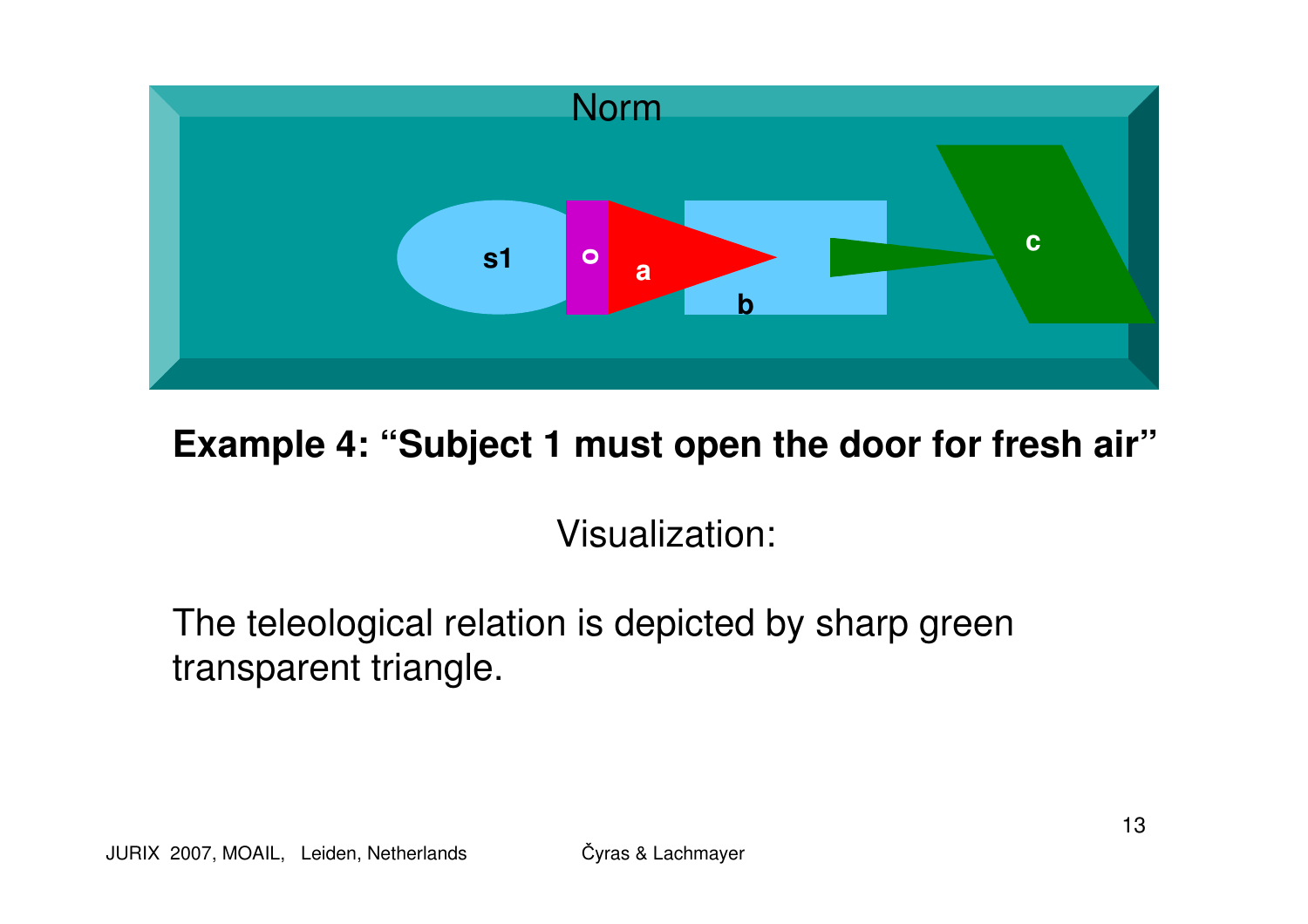# External and internal teleology of the norm

•**External teleology**

> norm(A) te $\,\,\rightarrow\,\, G$

- $E.g.$   $A = open\_door$  and  $G = fresh\_air$ 
	- $A = close\_door$  and  $G = security$
- •**Internal teleology**

norm(A te $\longrightarrow$  $\rightarrow$  G)<br>froch

E.g. "Open the door for fresh air"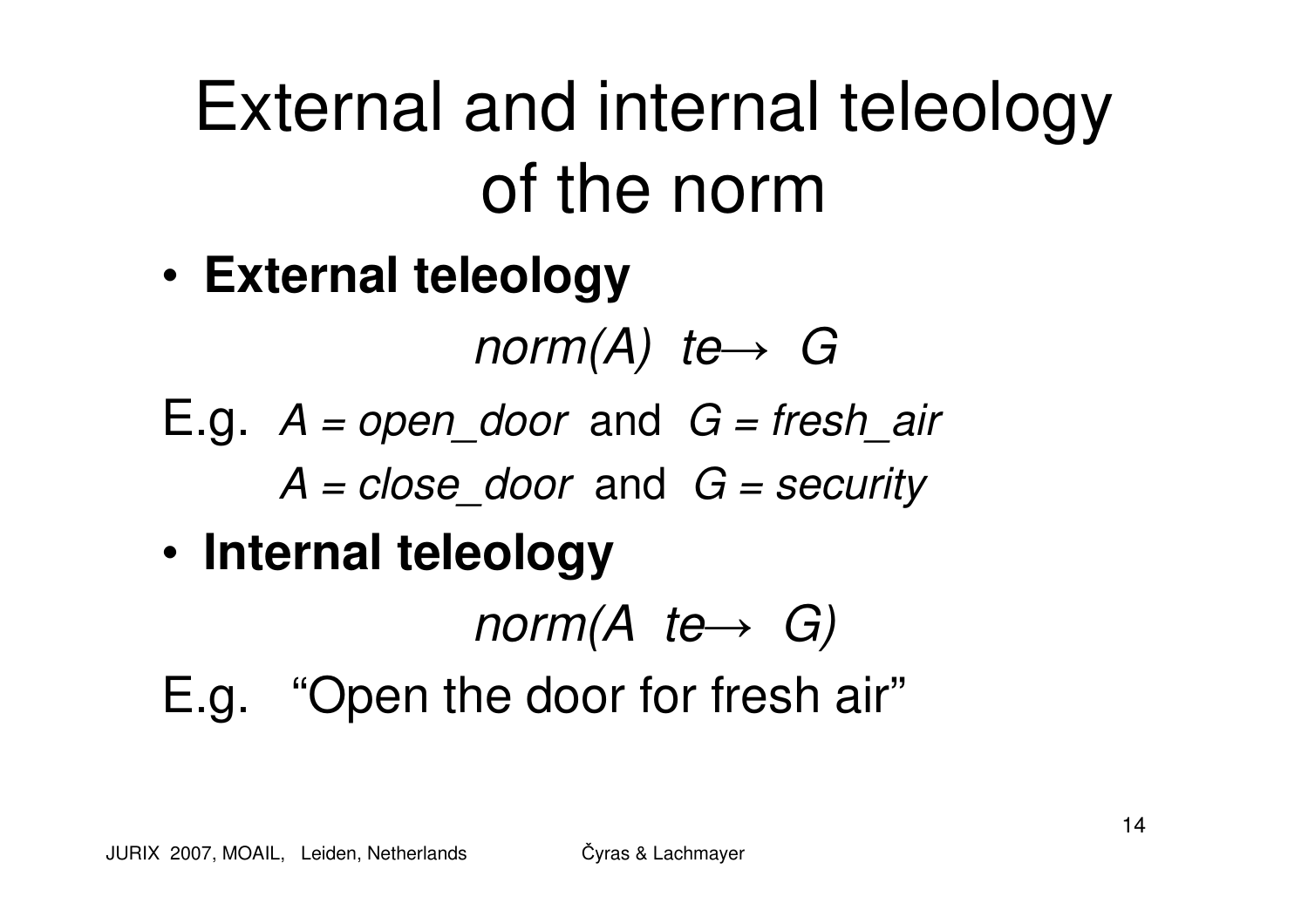### Variations of teleology within the content of a norm

#### $te \rightarrow \qquad te \rightarrow \qquad te \rightarrow$  $\downarrow$  $\updownarrow$ norm(condition, action, telos)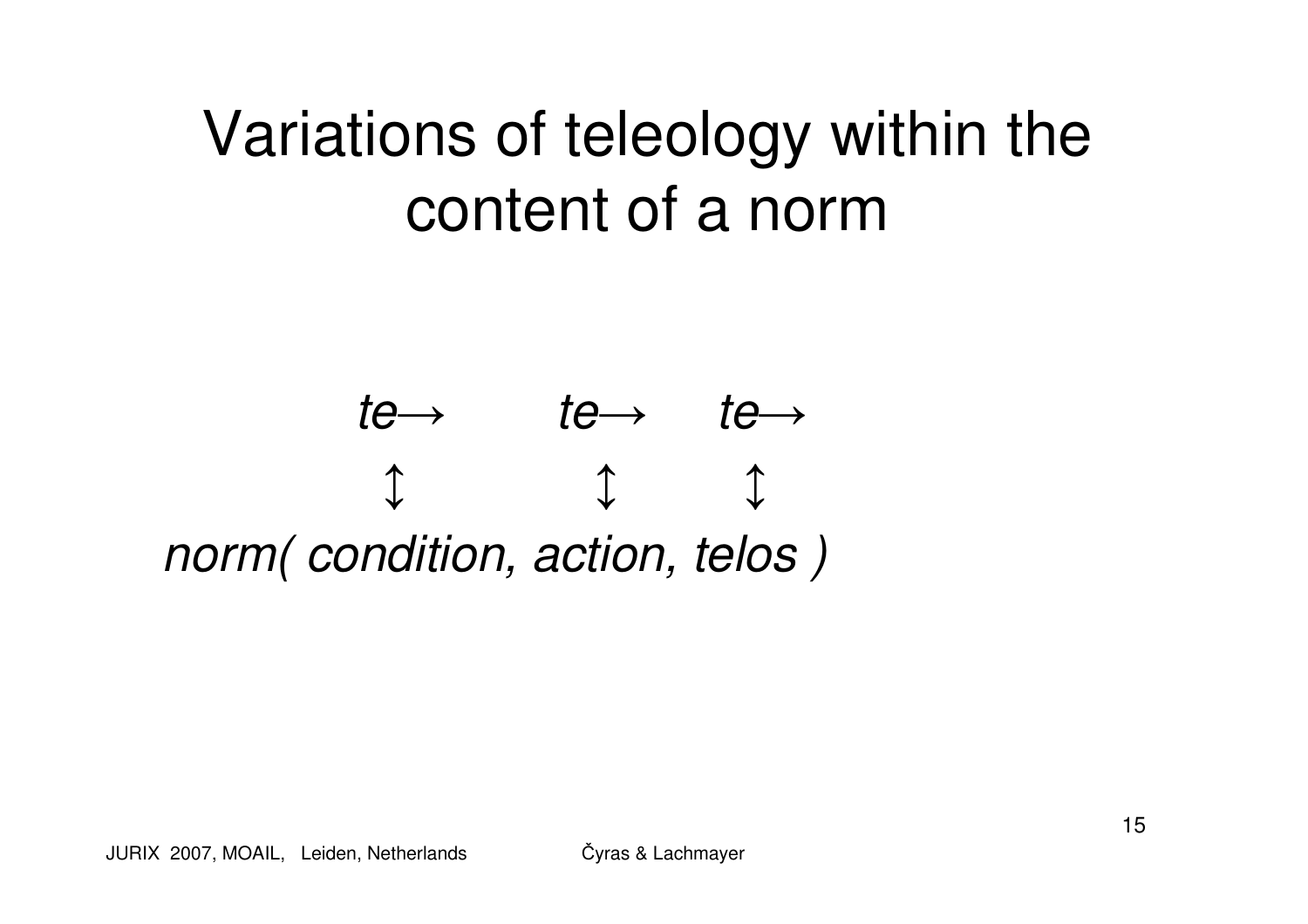# Symbolisation and formalisation

- •**Symbolisation** is more or less domain notation like *te*→.
- •**Formalisation** is a correct logical notation.
- • The relation between them: norm(A te $\longrightarrow$  $\rightarrow G$ ) does not necessarily imply<br>  $\rightarrow$  G N te $\rightarrow G$
- •In other words:

$$
norm(A \t{t e} \rightarrow G) \neq N \t{t e} \rightarrow G
$$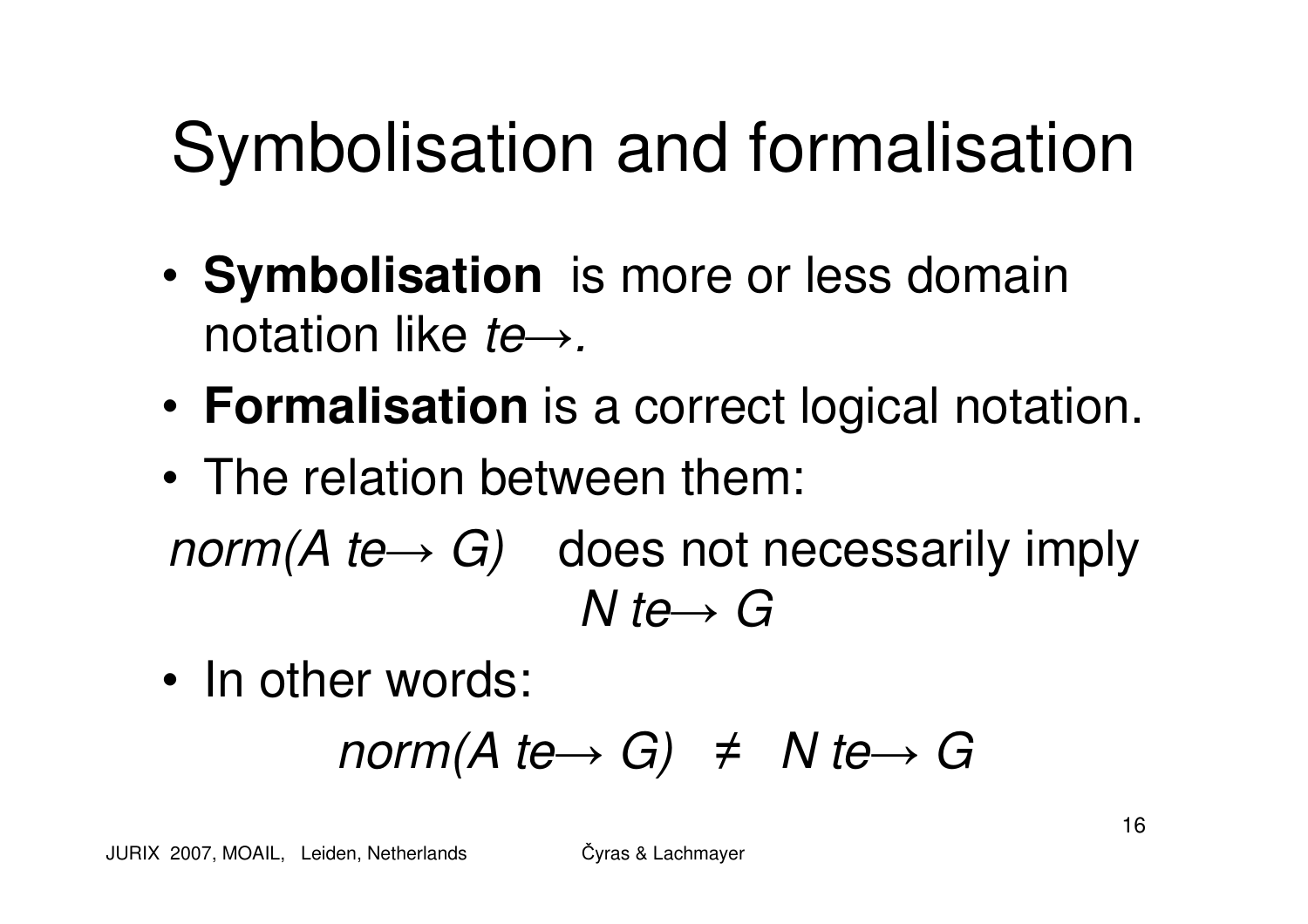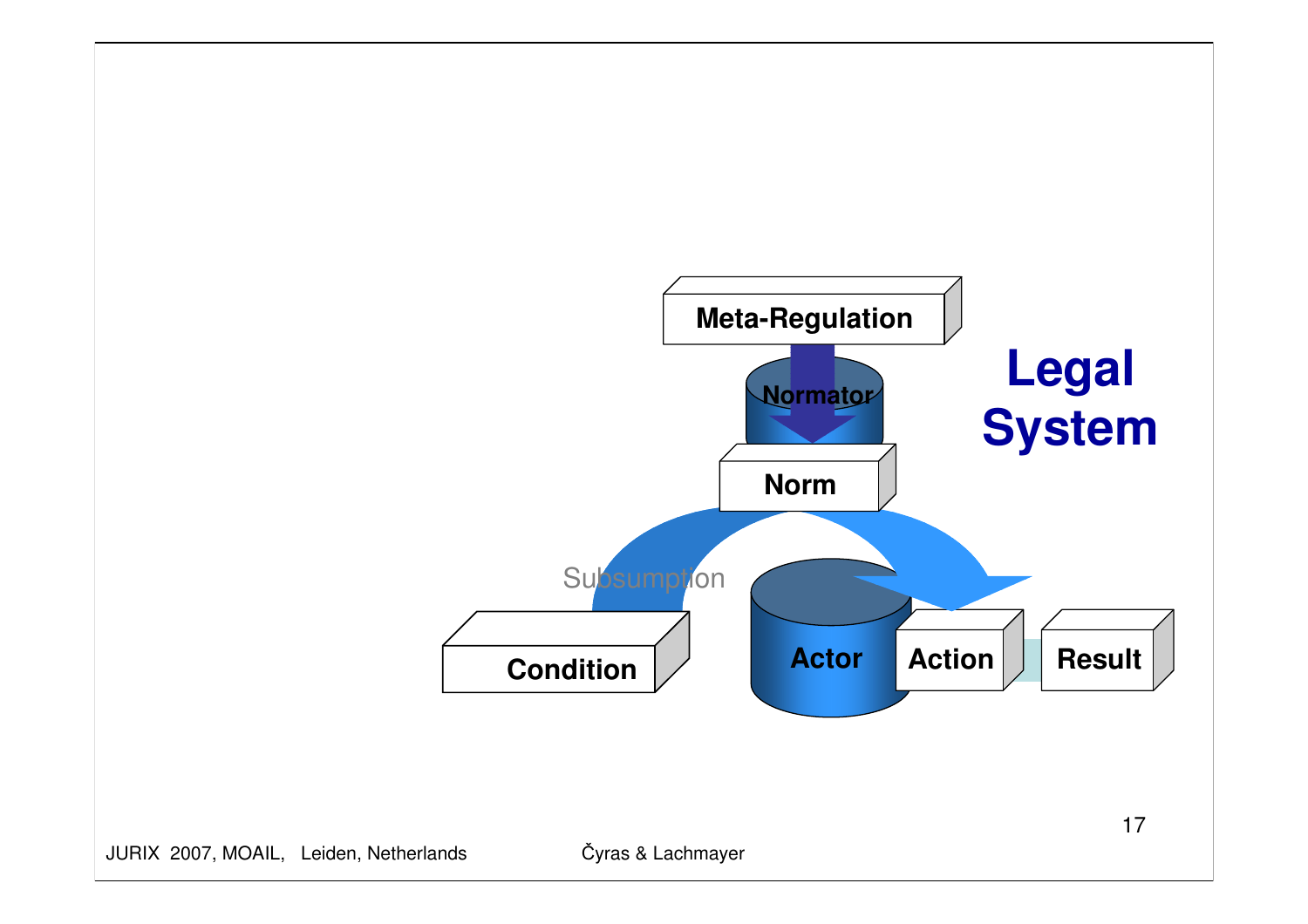![](_page_17_Figure_0.jpeg)

JURIX 2007, MOAIL, Leiden, Netherlands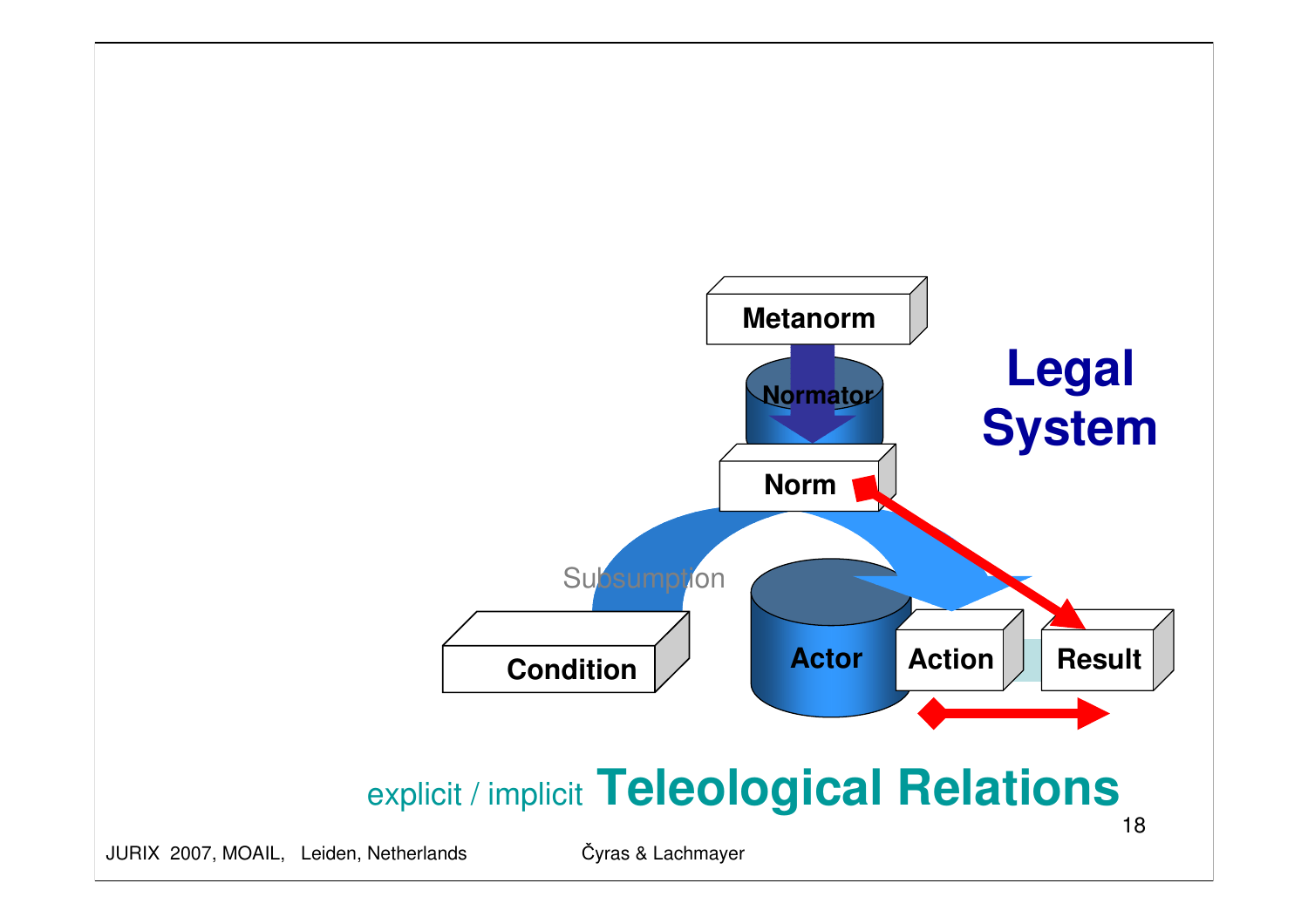![](_page_18_Figure_0.jpeg)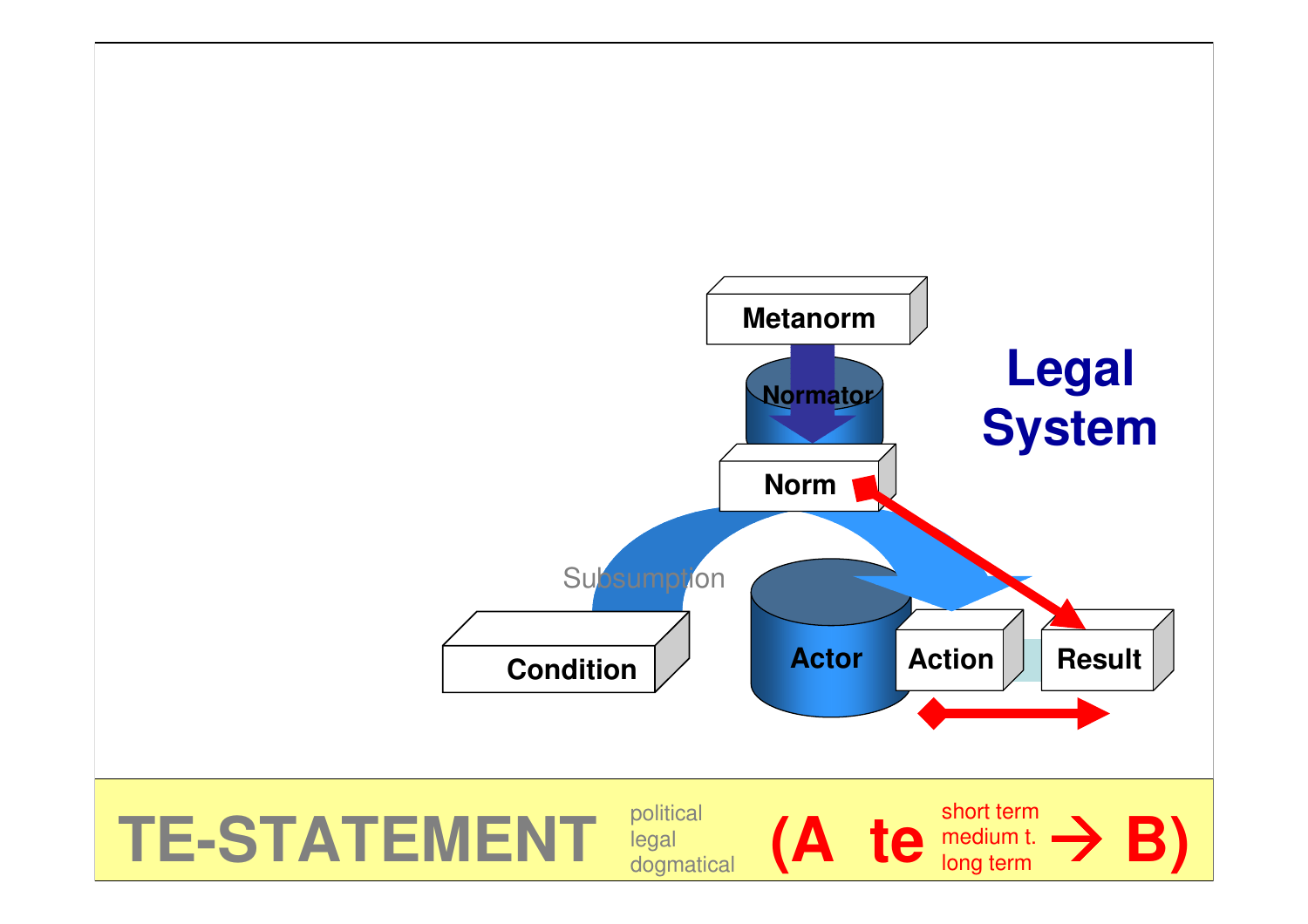![](_page_19_Figure_0.jpeg)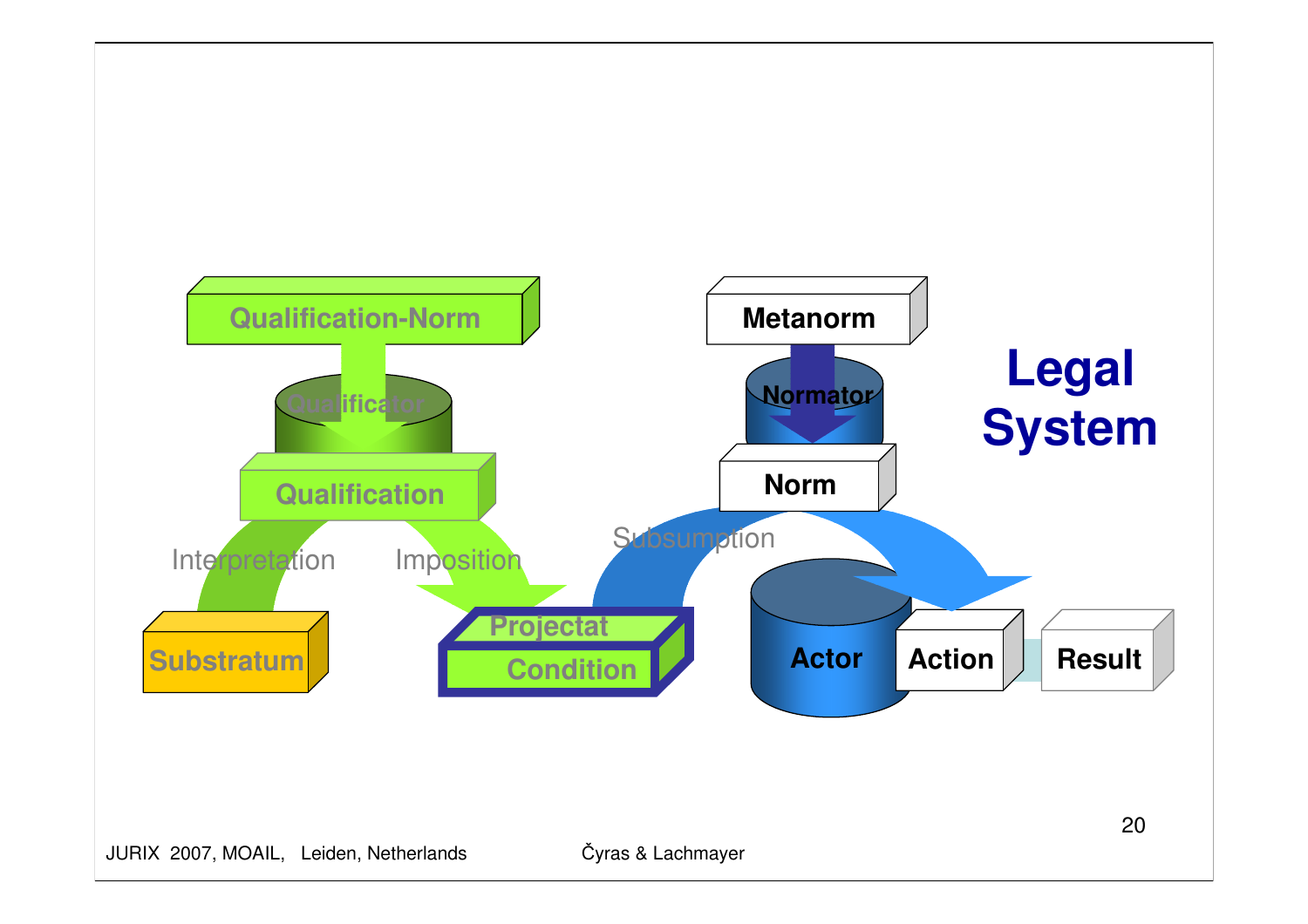![](_page_20_Figure_0.jpeg)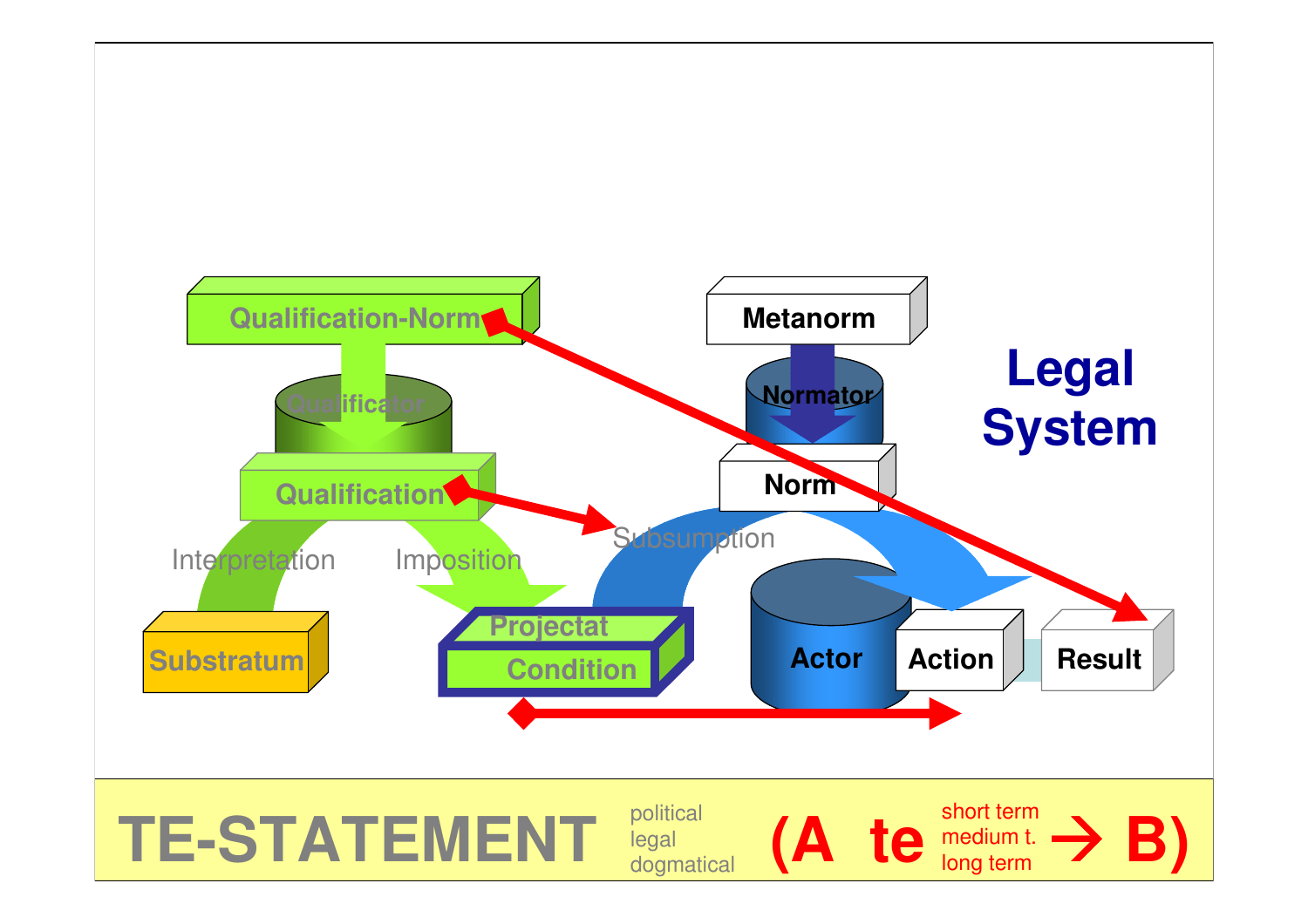![](_page_21_Figure_0.jpeg)